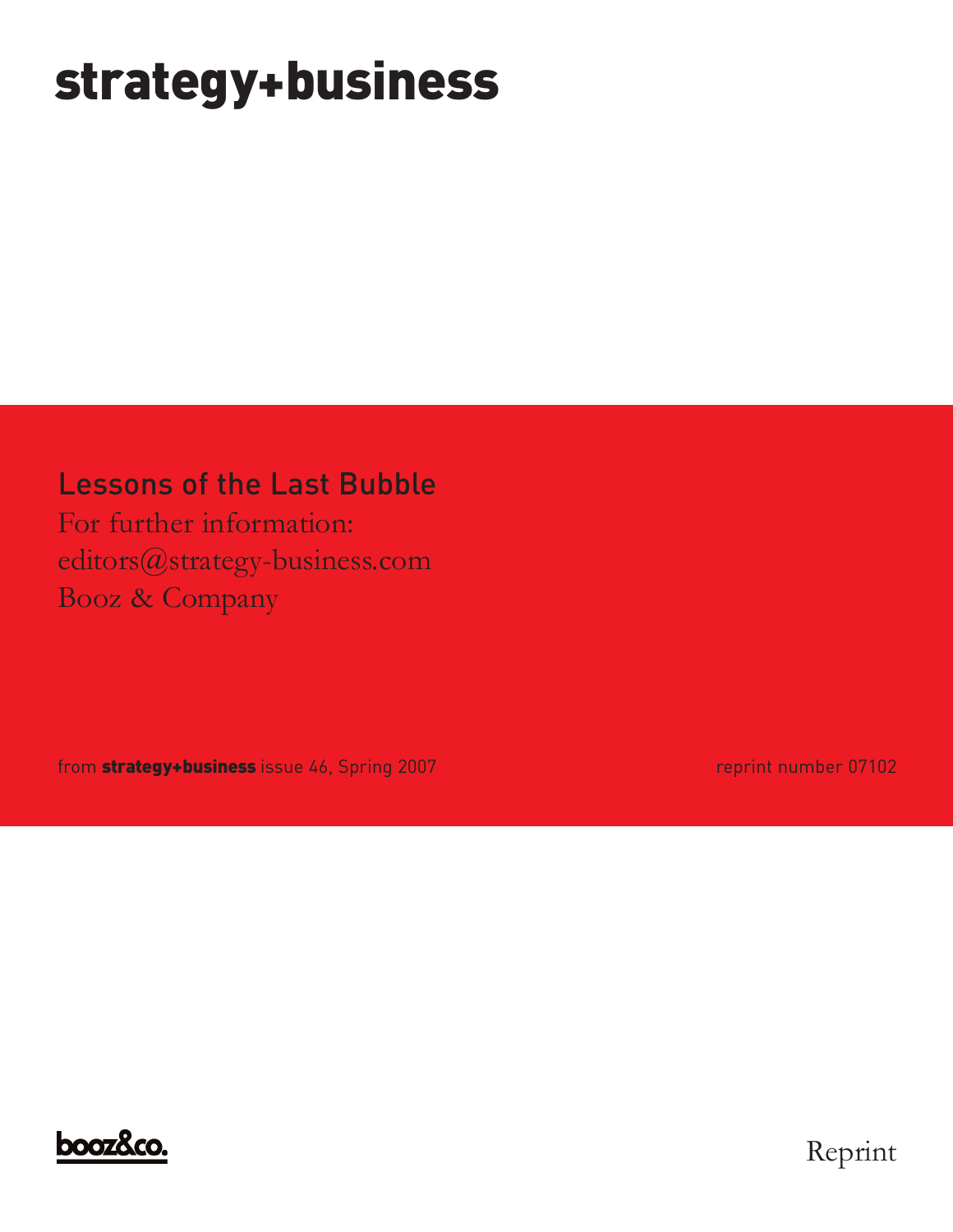## Lessons of the Last Bubble

Smaller bets can make the next technological boom more productive and enduring.

**by Tim Laseter, David Kirsch, and Brent Goldfarb**

uiz time: What percentage of dot-com startups hav e failed? **Q**

If you are like most people we have informally surveyed, you probably estimated around 90 percent. A

fe w people posit a slightly lo wer fail ure rate; some say the rate was 98 percent or more. Virtually no one assumes that the numbers of dotcom failures and successes have been roughly equal, but that's what our research found. Of nearly 2,000 business-to-business (B2B) e-Marketplaces launched during the dot-com days, 55 percent remained active for at least two years after September 2002, when the Nasdaq hit its lowest point. (See "Through the Service Operations Looking Glass: An Empirical Model of B2B eMarketplace Failures," by T. Laseter, E. Rosenzweig, and A. Roth, Darden School working paper.) We conducted a separate study of a random sample of companies seeking venture-capital funding in 1999 and found that the five-year survival rate was 48 percent. (See "Small Ideas, Big Ideas, Bad Ideas, Good Ideas: 'Get Big

Fast' and Dot Com Venture Creation," by David Kirsch and Brent D. Goldfarb , Rober t H. Smith School of Business research paper no . RHS-06-049, Nov. 2006, http:// ssrn.com/abstract=946446.)

The misperceptions are understandable. Fresh are the memories of such mega-failures as Web van and eToys, along with the Nasdaq's staggering \$4.4 trillion drop in market capitalization o ver the course of the 30 months between its peak in March 2000 and that September 2002 nadir. We now know that the collectiv e business psyche overreacted to the market potential of the Internet, and that led to an inevitable correction. Some pundits ar e starting to proclaim a ne w "Web 2.0" era, arguing that we overreacted on the downside as well.

Karl Mar x once said that "his tor y repeats itself, first as tragedy, second as farce." But understanding the lessons of the early dot-com era may help us avoid both tragedy and farce in the face of the next emerging opportunity — whether it be nanotechnology, green energy, globalization, or Internet Boom 2.0. Many of the lessons are counterintuitive, which may explain why his-



strategy+business issue 46

strategy + business issue 46

Operating

Strategies

**1**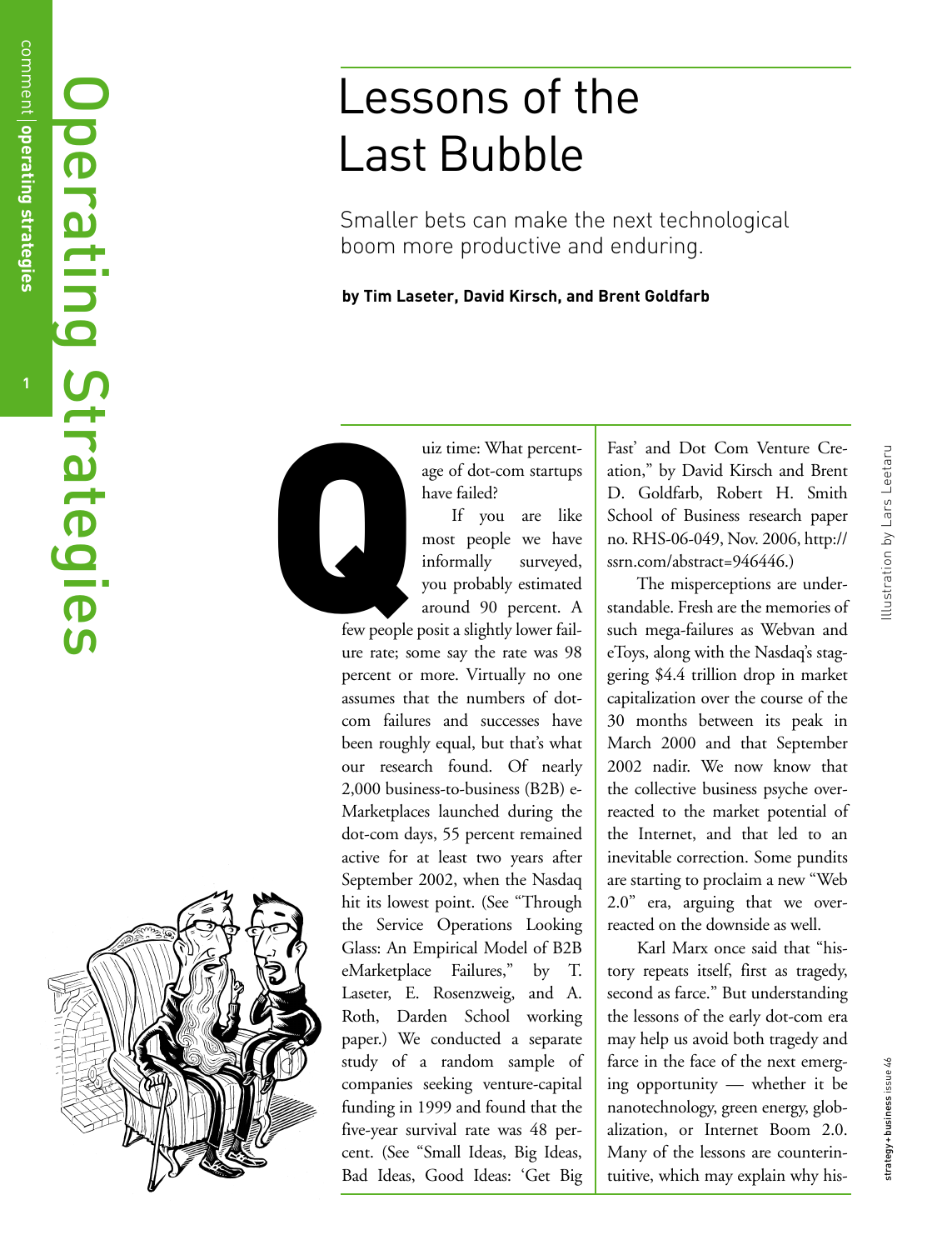com ment **o p eratin g strate gie s**

tory has indeed repeated itself all too often.

#### **Too Few Failures**

The 50 percent failure rate of the dot-com era still seems high, until we put it into perspective. Compare the dot-coms to other business realms: From 1996 to 1998, for example, the survival rate for independent restaurants open for three years ran 39 percent. That is, a form of business with a very measurable market, using cooking technology that has existed for decades or more, failed 61 percent of the time. By comparison, the failure rate of Internet-based businesses tapping unknowable market opportunities with an unproven technology platform seems far more tame.

Perhaps this data simply suggests that the dot-com era was an overall success. Despite the trillions businesses in the long run.

As Kenichi Ohmae suggested in *The Invisible Continent: Four Strategic Imperatives of the New Economy* (HarperBusiness, 2000), the dotcom era was like the exploration boom that launched the United States' westward movement in the 18th and 19th centuries. The Internet opened up an entirely new continent for colonization. Many venture pioneers sought to settle this new land. Upon reflection, the fact that so many companies survived suggests that the first wave of the dot-com revolution suffered from too *little* entry, not too much. The hype-happy phase of the bubble created a land-grab mentality, with early entrants seeking to control the high ground rather than continue exploring. And, when the bubble burst, new explorers could not get the funding to start a new

## The first dot-com wave suffered from too *little* entry, not too much.

of dollars of market capitalization lost when the Internet bubble burst, maybe one should celebrate that the losses were not greater. But we disagree with this perspective. In fact, we bemoan the low failure rate.

To be clear, we do not wish that more startups had failed. Rather, to us, the low failure rate indicates that too few entrepreneurs were funded and too few new ventures launched. Had twice as many been launched, the short-term failure rate for individual businesses might have been higher, but a larger number of successful business models would probably have emerged, and these would have led to more enduring

expedition of the remaining uncharted territory. Had the fall not been so dramatic, more firms could have sought to productively exploit the new terrain.

#### **First-Mover Fallacy**

A key contributor to the land-rush mentality was the first-mover fallacy: a belief that the winners would be the ones who got there first and got big fast. Conventional wisdom argues that the first company to stake out a position will dominate its industry — especially during a rapid growth period like the early days of the Internet. But history has proven that the opposite is often

#### **Tim Laseter**

(lasetert@darden.virginia.edu) serves on the faculty of the Darden Graduate School of Business at the University of Virginia. He is the author of *Balanced Sourcing* (Jossey-Bass, 1998) and coauthor, with Ron Kerber, of *Strategic Product Creation* (McGraw-Hill, 2006). Formerly a vice president with Booz Allen Hamilton, he has more than 20 years of experience in operations strategy.

#### **David Kirsch**

(dkirsch@rhsmith.umd.edu) is assistant professor of management and entrepreneurship at the Robert H. Smith School of Business at the University of Maryland. He is the author of *The Electric Vehicle and the Burden of History* (Rutgers University Press, 2000), a study of the electric car. He also directs the Web site www.businessplanarchive.org, a collection of documents about the birth of the dot-com era.

#### **Brent Goldfarb**

(bgoldfarb@rhsmith.umd.edu) is assistant professor of management and entrepreneurship at the Robert H. Smith School of Business at the University of Maryland. He is the author of several academic articles on the economics of new technologies and markets.

Also contributing to this article was Angela Huang, an associate with Booz Allen Hamilton in Cleveland.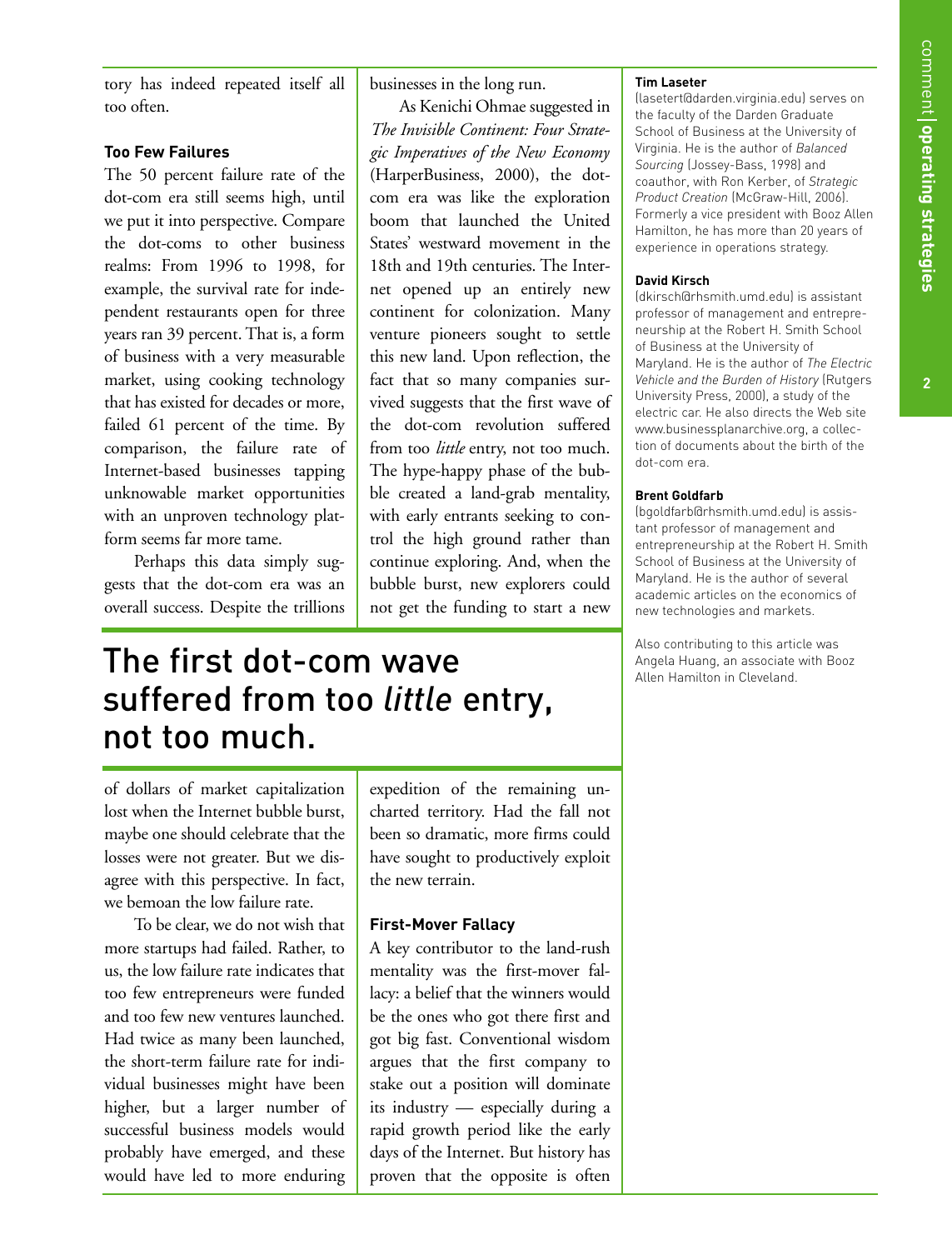true: Commodore, Osborne, and Kaypro pioneered the personal computer industry in the early 1980s but did not establish dominant positions. Rigorous academic research has shown that early movers may achieve a market share advantage, but they do not systematically achieve greater profits or a higher survival rate.

A look at Internet retailing substantiates the idea that you don't have to be a first mover to succeed. Founded in 1994, Amazon is the clear leader in Internet sales, but it did not achieve full-year profitability until 2003. Although it remains marginally profitable today (4.2 percent net income for 2005), Amazon still has cumulative net income of negative \$2 billion. Another early "e-tailer," eToys, fared even worse. Founded in 1996, eToys went public in 1999 and declared bankruptcy in 2001. By contrast, Newegg, which sells new and used computer and electronic equipment, didn't launch until 2001 and is now the second-largest pure-play Internet retailer, with 2005 sales of \$1.3 billion.

First movers do not necessarily find the most fertile ground. Those who wait to explore later, or more patiently, benefit from the experiences of earlier settlers. They can bypass the hulking shells of unsustainable structures built by the firstgeneration pioneers and salvage the best ideas buried in the wreckage. Consider FreshDirect, the online grocer, which offers a direct delivery model much like that of Webvan. FreshDirect serves 250,000 customers in the greater New York City area from a central distribution center in Queens, just outside midtown Manhattan. A privately held company with an estimated \$150 million in annual sales, FreshDirect ranked 68th among American Internet retailers in 2005, and (according to *Forbes* magazine's September 18, 2006, issue) became profitable within the past year.

Unlike Webvan, which viewed the "last mile" as a golden opportunity and sought to be the first mover, FreshDirect took inspiration from Internet pioneer Dell. The founders sought to redesign the grocery supply chain, using a rapidassembly "build-to-order" approach to provide fresher products at lower costs. They recognized that developing this capability would take time and focused experimentation. The company continues to patiently refine and expand its business from its Queens location rather than pursue rapid, unprofitable growth. When the model matures and the timing is right, FreshDirect is expected to expand beyond New York. But in the meantime, it happily pursues its niche in one of the largest grocery markets in the world. (See "Was There Too Little Entry During the Dot Com Era?" by Brent D. Goldfarb, David Kirsch, and David A. Miller, Robert H. Smith School of Business research paper no. RHS-06-029, April 24, 2006, http://ssrn.com/ abstract=899100.)

#### **Overhyped Networks**

During the early days of the New Economy, previous models of success were easily dismissed. Dot-com businesses were not supposed to operate by the same rules as traditional firms. The new calculus posited that the Internet generated "network effects," which made the first-mover strategy critical. The fate of early personal computer hardware companies was irrelevant; the example of Microsoft setting the industry standard for PC operating systems offered a more relevant example. The pundits proclaimed that "network effects" would rule the new "network economy." Unfortunately, many investors learned that just because the Internet is a network doesn't mean it offers significant network effects to every business.

The phrase *network effects* — or its more formal economic equivalent, *network externalities* — refers to the phenomenon of a network's value increasing as more members join. Consider the network effects of Skype, the Internet communications company that enables free voice and video communications among its members. As each new member joins, the value increases for existing members because each member now has additional potential points of contact.

Bob Metcalfe, founder of The 3Com Corporation and developer of the Ethernet technology for networking computers, adapted the theory to technology businesses in what became known as Metcalfe's Law. He argued that the value of a network grows as the square of the number of users. (See "The Big, the Bad, and the Beautiful," by Tim Laseter, Martha Turner, and Ron Wilcox, *s+b,* Winter 2003.) Online auction mecca eBay, another company that clearly benefits from network effects, acquired Skype for \$2.6 billion in September 2005, when the company boasted 54 million users. A year later, the network had more than doubled to 113 million users spread across virtually every country in the world.

Intellectually appealing in its simplicity, Metcalfe's Law seemed to offer a justification for the astronomical valuation of early dot-coms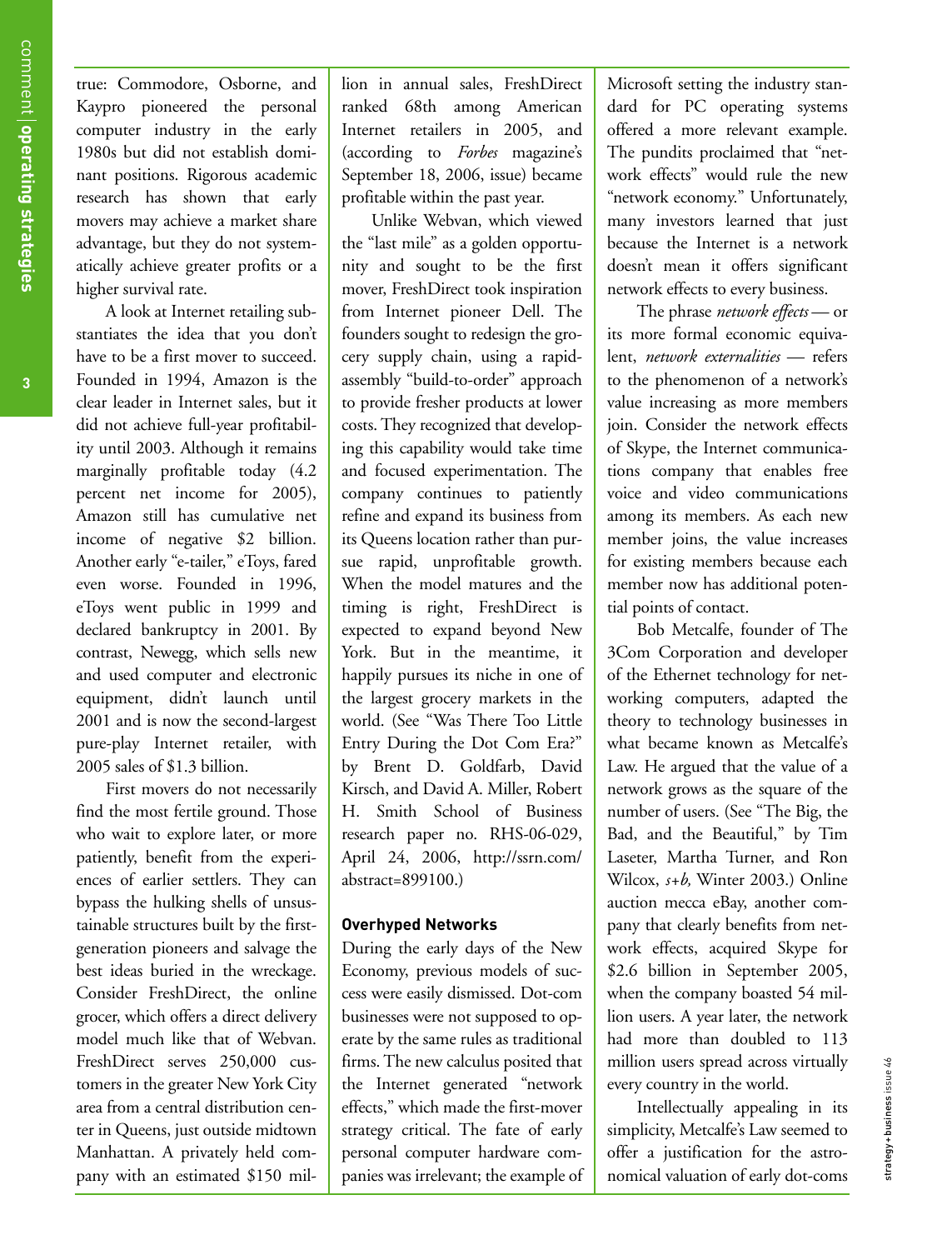and provided a mandate to move first and get big fast. Simple insights generally prove more useful than complex theories. But simplistic application of a concept replaces critical thinking far too often. In the end, the value of a network effect depends on the business model. It obviously works for eBay: More individual buyers bring on more individual sellers who bring on more buyers in a virtuous circle. But a retailer of new products — using traditional stores or the Internet doesn't experience this same network advantage.

#### **Bigger Is Riskier**

Independent of network effects, a "get big fast" strategy offers both benefits and risks. On the one hand, scale economies certainly accrue to a big company. Wal-Mart can buy and then transport goods at a lower cost because it sells more than \$300 billion in goods each year. In addition to having the resources to scour the world in search of the lowestcost suppliers, Wal-Mart can invest in state-of-the-art radio frequency identification (RFID) technology to run its distribution network. The distribution network has enough density for economical crossdocking operations, which transfer goods between trucks without the extra cost of storing them for long periods of time. As a result, Wal-Mart turns its inventory eight times per year versus a median of four times for the industry as a whole.

But a "get big fast" strategy in pursuit of scale economies has a dark side, especially in unpredictable markets. Webvan, for example, was founded in 1996, went public in 1999, and filed for bankruptcy protection in 2001. In the summer of 1999 it reported that revenues

from the six months ending in June totaled \$395,000, with net losses of \$35.1 million. Despite those financial results, the company signed a \$1 billion contract with Bechtel Corporation to build 26 distribution centers across the country, modeled on its unproven pilot operation in Oakland, Calif.

Webvan ultimately built three of the highly automated, large-scale distribution centers, and none of them reached break-even utilization levels. Each distribution center offered sales potential equivalent to 18 traditional grocery stores — a

complexity of a highly automated business model and uncertain demand. Even though the model might have proven advantageous over time — with more experimentation — the "get big fast" thinking created a risk profile that was simply too extreme.

#### **The Herd Instinct**

Why did so many companies try to be the first mover and pursue a "get big fast" strategy despite the questionable economic and strategic logic of that approach? Part of the blame clearly falls at the feet of the

## The "get big fast" strategy has a dark side, especially in unpredictable markets.

huge amount of capacity to bring online at one time in a mature industry. Webvan's projections had estimated costs based on high utilization rates; but at the 30 to 40 percent utilization rates actually achieved by the facilities, the company's costs were well above those of the traditional model, and its cash quickly dissipated.

By contrast, Wal-Mart achieved its scale over a very long time. Sam and Bud Walton opened the first Wal-Mart in 1962, but only after Sam had spent a dozen years running five-and-dime stores for the Ben Franklin chain. Eight years later, in 1970, Wal-Mart went public with \$44 million in sales from 18 stores. It also opened its first distribution center that year. Sam Walton expanded much more slowly and only after proving the profitability of the small-town discount store strategy. Webvan tried to grow rapidly while struggling with the

venture capitalists. Venture capitalists play a critical role in the economy by funding business ideas early in the life cycle when the risk of failure is high. By having a portfolio of such investments, venture-capital funds offer extraordinary returns even when only a small fraction of the businesses succeed. In normal times, venture-capital firms view thousands of ideas from passionate entrepreneurs, but generally fund just a handful of businesses each year. Furthermore, they parcel out the money gradually as the companies prove the viability of their business models.

But during the heady days of the dot-com era, the venture capitalists found themselves with a surfeit of money as more and more investors wanted a piece of the action. Although far more projects were chasing those funds than had been the case in past years, the venture-capital firms did not neces-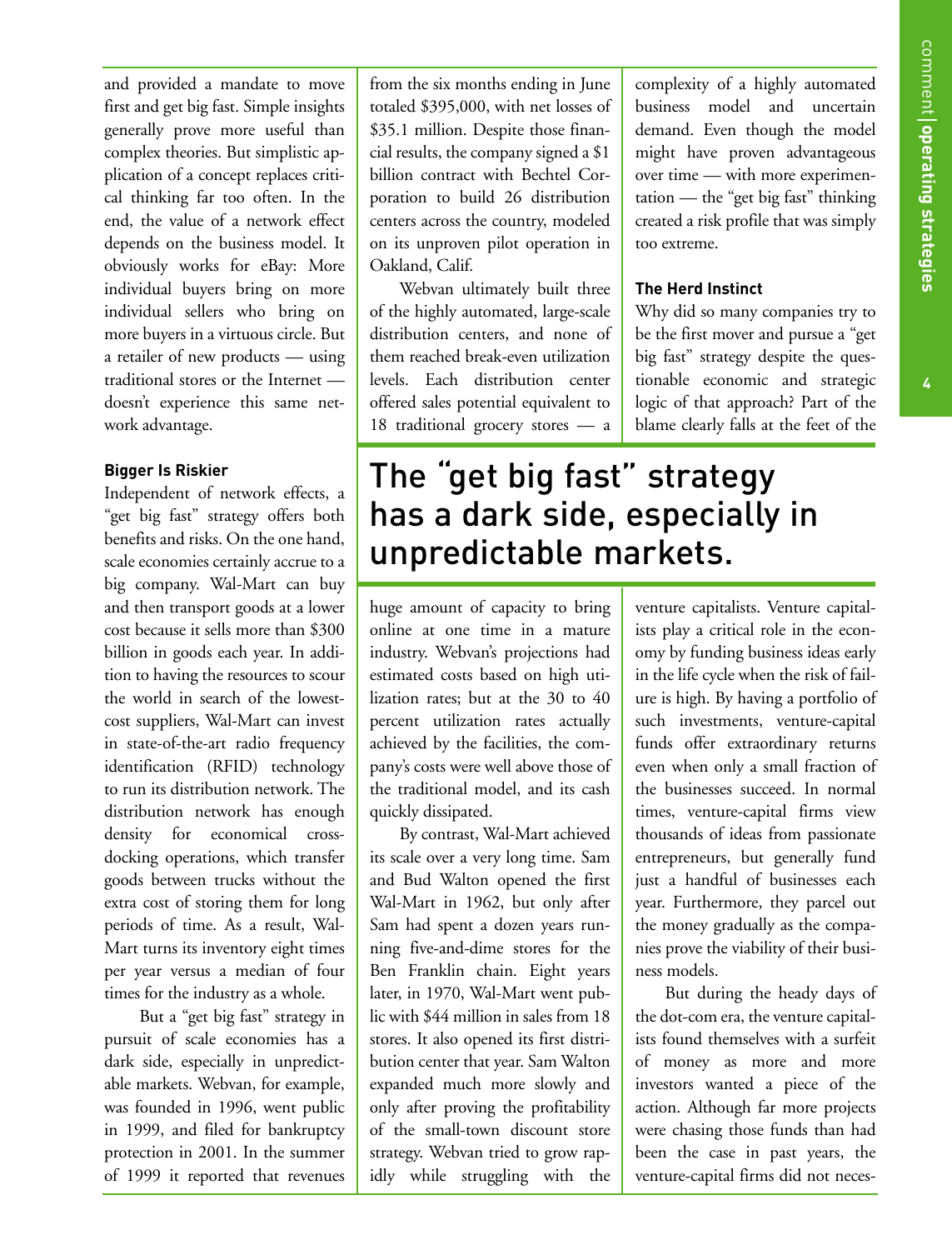sarily have the resources to screen all of those ideas with consistent rigor. Since investors couldn't maintain their formerly high levels of fundamental due diligence at the faster pace of the bubble years, they began to make investment decisions by looking to the decisions of other venture investors. As with the buffalo on the prairie, a few leading examples charging off with abandon can create a stampede. And when no one knows with confidence where to go, the safest path is to follow the herd.

Sociologists have a fancy name for this herd instinct: mimetic isomorphism. They have documented

share rather than profits. But the venture capitalists — and then the capital markets — agreed to fund the massive investments and simultaneous losses. The only way to avoid the day of reckoning on profits was to continue promising more growth and seeking more money to fund it. Even before it went public, Webvan scored a \$1 billion market capitalization by promising exponential growth from a mere \$4 million in revenues — less than one-fourth of the annual sales of a single grocery store.

Although following the herd may appear rational in periods of high uncertainty whenever the herd

## Who was the biggest employer of Harvard MBAs in 1982? A "hot" tech company called Atari.

its prevalence in industries as varied as trucking and banking. That research has also demonstrated the rationality of copying others. Although copying rarely produces a breakthrough outcome, it does keep an organization from being left behind. Only a brave buffalo goes against the stampede. And unless that buffalo is extremely agile, it may well be crushed by the herd.

Unfortunately, once the process of mimetic isomorphism gets started, it is hard to stop. The only way to get funding during the dot-com heyday was to identify a new market and promise exponential growth (à la Metcalfe's Law). That exponential growth required huge funds that siphoned money away from potential late starters who could learn from the initial failures. The "get big fast" strategy produced more losses as companies focused on market

dynamic is evident, there is reason to be wary that an opportunity has peaked. Jeffrey Immelt, CEO of GE, recently warned an auditorium of MBA students at the Darden Graduate School of Business to avoid the herd instinct; he cited his own experience upon exiting Harvard in 1982. He noted that he and only one other classmate joined the staid General Electric Company that year, just months after Jack Welch took the helm and launched what would become a phenomenal 20-year period of growth. What was the biggest employer of Harvard MBAs in 1982? A "hot" technology company called Atari; it took on 17 graduates. (By 2002, of course, when Welch retired, Atari was long dissolved, its brand name sold to Hasbro Interactive.)

The biggest risk of the herd instinct comes when the stampede turns and heads in the opposite direction with equal abandon. When the dot-com craze reversed itself, millions of investors lost a large proportion of their retirement accounts. And more than 100,000 dot-com employees lost their jobs in the 10 months from October 2000 to July 2001. When bubbles pop, many people get hurt.

To avoid the bubble, we recommend lots of little experiments that send the herd in many different directions. Avoiding the "get big fast" strategy and the herd instinct allows for a more thorough investigation of the terrain. Many members of the herd will fall upon barren terrain and die, but in the long run, careful nurturing of the fruitful routes will produce a greater herd than overgrazing of the fertile patches discovered by the lucky few.

#### **More Bubbles Ahead?**

There's already evidence that history will repeat itself, in the form of new business bubbles. Consider nanotechnology, the science of controlling materials and devices at a molecular scale. In March 2001, the National Science Foundation issued a report forecasting a nanotechnology market of \$1 trillion by 2015. Products already employing nanotechnology include stain- and wrinkle-resistant fabric, digital cameras, and tennis equipment. Could nanotechnology produce another bubble economy with overhyped expectations followed by a painful correction? A recent report identified more than 800 companies involved in nanotechnology, including many public companies. Does that figure represent enough experimentation for a market estimated to grow at 44 percent per year for the next dozen years?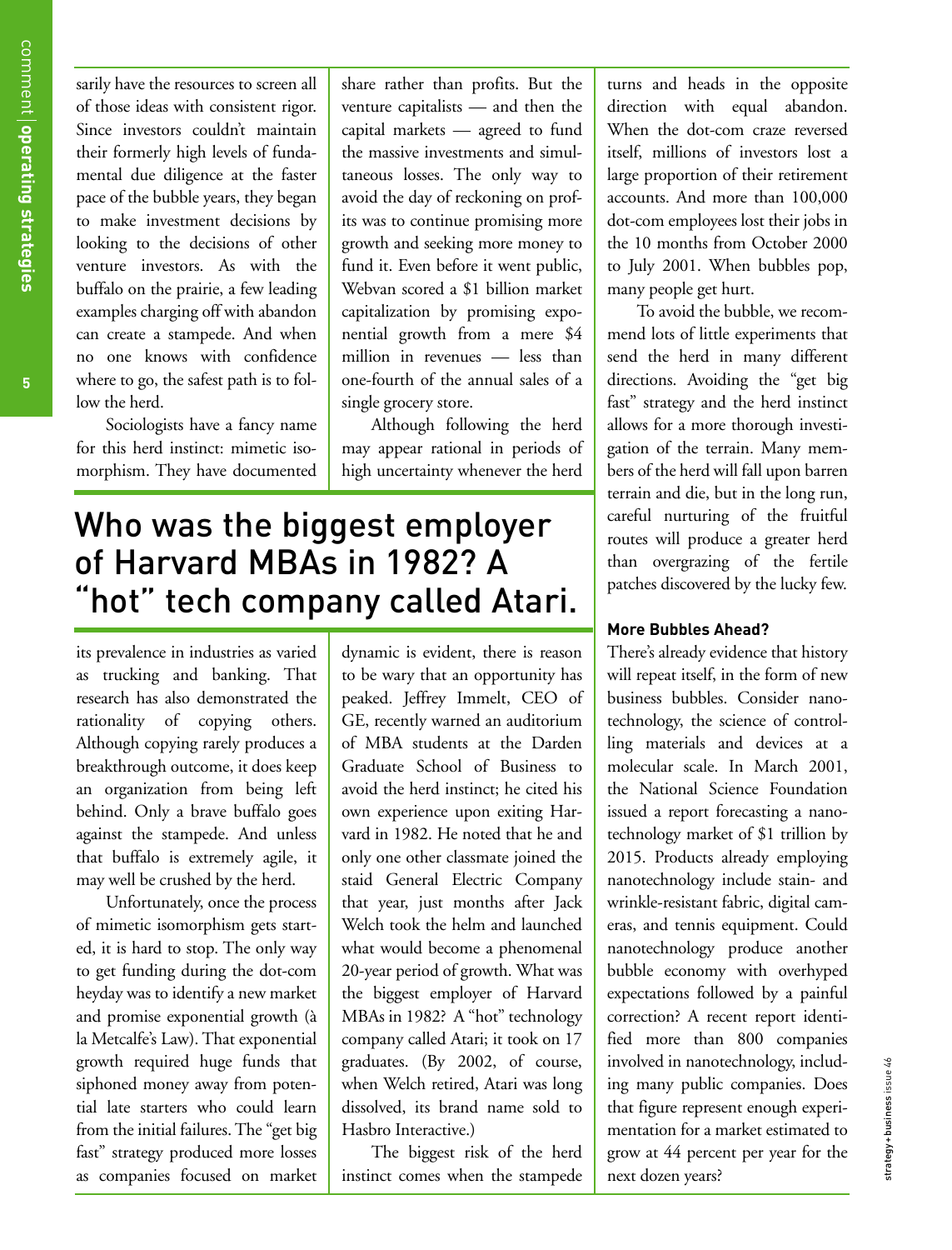Renewable ("green," or nonfossil-fuel-based) energy represents another example of promising but unknowable market potential that would benefit from lots of experimentation. In 2000, Clean Energy Incorporated forecast a market of \$23 billion by 2005; the actual market was \$24.2 billion. Although reasonably accurate overall, the forecasts overestimated the potential for fuel cells by a factor of two while significantly underestimating the potential for solar energy. Current forecasts are for nearly fivefold growth over the next decade, but the question remains: Will the growth come from fuel cells, solar devices, wind energy, or other new forms of renewable energy? Given such uncertainty, lots of little bets are likely the best course.

The phenomenal growth in business process outsourcing (BPO) and offshoring may be the latest example of a herd already in a stampede. The International Data Corporation estimated the 2005 BPO market at \$627 billion, growing from a market of \$60 billion seven years ago. India, a country with a GDP of just over \$500 billion, "exported" \$16.1 billion in IT services and \$5.1 billion in BPO services in 2006, according to Plunkett Research Ltd. The cost savings potential from outsourcing and offshoring clearly warrants serious managerial attention, but how many of these decisions reflect a herd mentality rather than serious consideration of the long-term strategic implications? The worldwide market for offshored research and engineering services now tops \$18 billion. Can the developed world afford to give up critical competencies in intellectual property creation? Can businesses afford not to tap into the intellectual resources available from developing countries? One thing is certain: The best results will come from serious reflection and experimentation that challenges our assumptions, not from simply following the herd.

Finally, the market for RFID tags plus the supporting systems and services totaled \$2.7 billion in 2006, and forecasts predict growth to \$26.2 billion over the coming decade. Since the invention of the technology, nearly 2.4 billion RFID tags have been sold across a wide range of industries. But few people realize that the invention dates back to 1944. Many small bets with a mix of successes and failures have occurred during the intervening years. Wal-Mart's commitment to RFID technology may now produce the tipping point that triggers widespread adoption. This could lead to bigger bets going forward. At the same time, 62 years of exploration have already identified the most fertile terrain, and the competitive gains from RFID may not be as massive as many observers predict.

#### **Test All Assumptions**

Karl Popper, a leading scientific philosopher of the 20th century, argued for challenging conventional wisdom: "By criticizing our theories, we can let our theories die in our stead." A new business venture is a theory tested in the real world. We should test many such hypotheses, but we should also test our assumptions even before we let the market prove or disprove our business theory. In the dot-com heyday, smaller bets would have given more insight into how to bet more wisely the next time, and the munificent capital of that era might not have been squandered so much. Proving

that something does not work falsifying a hypothesis — can be even more valuable than finding supporting evidence. Popper also noted that "no matter how many instances of white swans we may have observed, this does not justify the conclusion that *all* swans are white."

During the dot-com bubble, large sums of money went toward big bets on first movers intent on getting big fast. Observing some big successes in businesses with network effects or scale economies, investors concluded that all of the swans were white. In reality there were also black swans — and a fair number of geese, ducks, and egrets as well. The market results — and societal results — would have been better had the capital been more patient and had it gone into a more diverse range of exploratory investments. Although more businesses would have failed, the failures would have been smaller and would have provided less costly lessons. Multiple smaller experiments would have generated far more insight into the real drivers of value creation on the Internet and produced more exploration of the undiscovered terrain.

Uncertain times abound; despite Marx's claim of inevitability, business managers can avoid repeating the past. The dot-com era taught us that testing ideas with small bets and constantly challenging conventional wisdom offer the best path to finding the right market timing. Whatever the current uncertainties facing your market — nanotechnology, green energy, Indian and Chinese enterprise, or something else altogether — don't allow your future to become tragic or farcical. History does not have to repeat itself. **+**